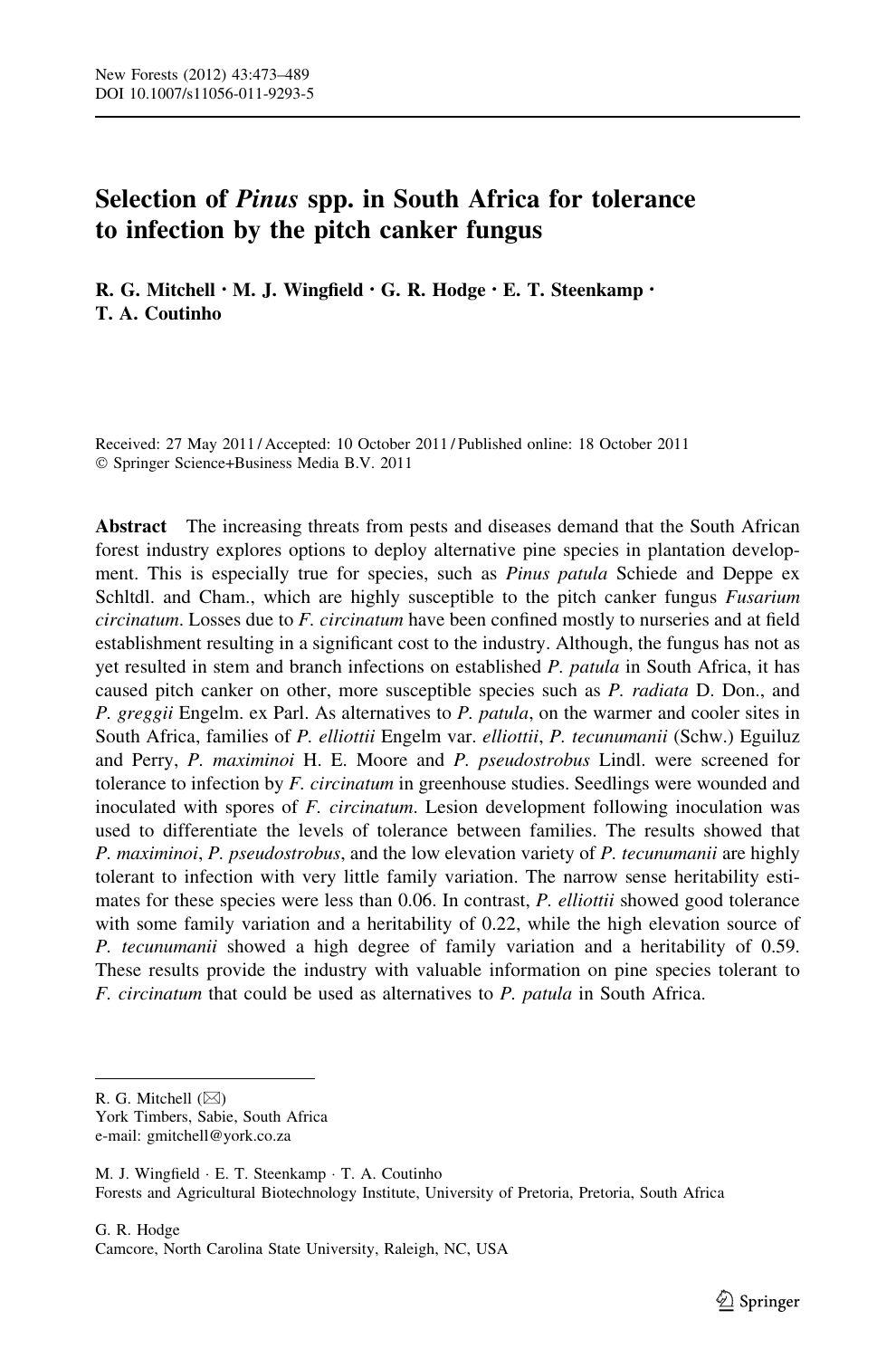Keywords Camcore · Tree disease · Screening for resistance · Disease avoidance · Plantation forestry

## Introduction

Pitch canker is a serious disease of pines caused by the fungus Fusarium circinatum (anamorph) that has a sexual state (teleomorph) known as Gibberella circinata (Nierenberg and O'Donnell [1998](#page-16-0); Britz et al. [2005](#page-15-0)). Although, the exact origin of pitch canker is unknown, studies indicate that the pathogen may be endemic to Mexico (Guerra-Santos [1999\)](#page-15-0), southeast USA (Wikler and Gordon [2000\)](#page-16-0) or as far south as Central America (Dvorak et al. [2009\)](#page-15-0). The first discovery of the disease in South Africa was 1991 (Viljoen et al. [1994](#page-16-0)) suggesting that F. circinatum is an introduced pathogen into this country (Wikler and Gordon [2000\)](#page-16-0). From vegetative compatibility group, and allelic frequency studies, the South African population has the third highest degree of genetic diversity after Mexico and the south-eastern USA (Viljoen et al. [1997;](#page-16-0) Wikler and Gordon [2000;](#page-16-0) Britz et al. [2005\)](#page-15-0). Accepting that the South African population is in all probability young, several possibilities for its diversity have been suggested. Many genotypes could have been initially introduced (Viljoen et al. [1997\)](#page-16-0), subsequent introductions have occurred (Britz et al. [2005](#page-15-0)) or sexual reproduction is occurring (Viljoen et al. [1997\)](#page-16-0).

Pitch canker can result in branch die-back, stem cankers and in large-scale mortality (Dwinell and Phelps [1977](#page-15-0); Bethune and Hepting [1963;](#page-15-0) Storer et al. [1999\)](#page-16-0). Consequently, F. circinatum is considered one of the most serious pathogens threatening plantations of non-native Pinus spp. worldwide (Wingfield et al. [2008\)](#page-16-0). The susceptibility of Pinus spp. to  $F$ . circinatum, however, varies considerably. Thus, some species, such as *Pinus radiata* and the northern provenances of P. greggii are highly susceptible whilst other species including P. jaliscana and P. oocarpa display high levels of tolerance to infection (Hodge and Dvorak  $2000$ ). This indicates that the threat of F. circinatum can be reduced by planting more tolerant species in high risk areas.

In South Africa, P. patula is the most important softwood planted (Department of Agriculture, Forestry and Fisheries [2008\)](#page-15-0) and was the first pine species to be associated with the pitch canker fungus (Viljoen et al. [1994\)](#page-16-0). The disease has now spread to most pine growing nurseries in the country where it is managed with varying degrees of success. The most significant effect of  $F$ . *circinatum* on  $P$ . *patula*, however, can be seen on young seedlings that become infected and die after establishment (Crous [2005](#page-15-0); Mitchell et al.  $2011$ ). More recently, pitch canker was discovered on mature *P. radiata* and *P. greggii* trees in the Southern and Eastern Cape provinces of South Africa (Coutinho et al. [2007;](#page-15-0) Roux [2007\)](#page-16-0). Given the speed at which the nursery disease has progressed since it was first identified, and the current situation with growing areas of mature trees being infected, it seems reasonable to expect that pitch canker may spread to other areas and species, which could include mature *P. patula* trees.

In the long term, tree breeders in South Africa hope that the tolerance of P. patula to F. circinatum could be improved by including tolerance as a selection criterion in their breeding programmes (Mitchell et al. [2011\)](#page-16-0). In the shorter term the tolerance of P. patula can be improved through hybridization with more tolerant species. The simplest immediate solution, however, is to deploy alternative species that are known to be tolerant to infection by *F. circinatum*, at least in high-risk sites (Mitchell et al. [2011\)](#page-16-0).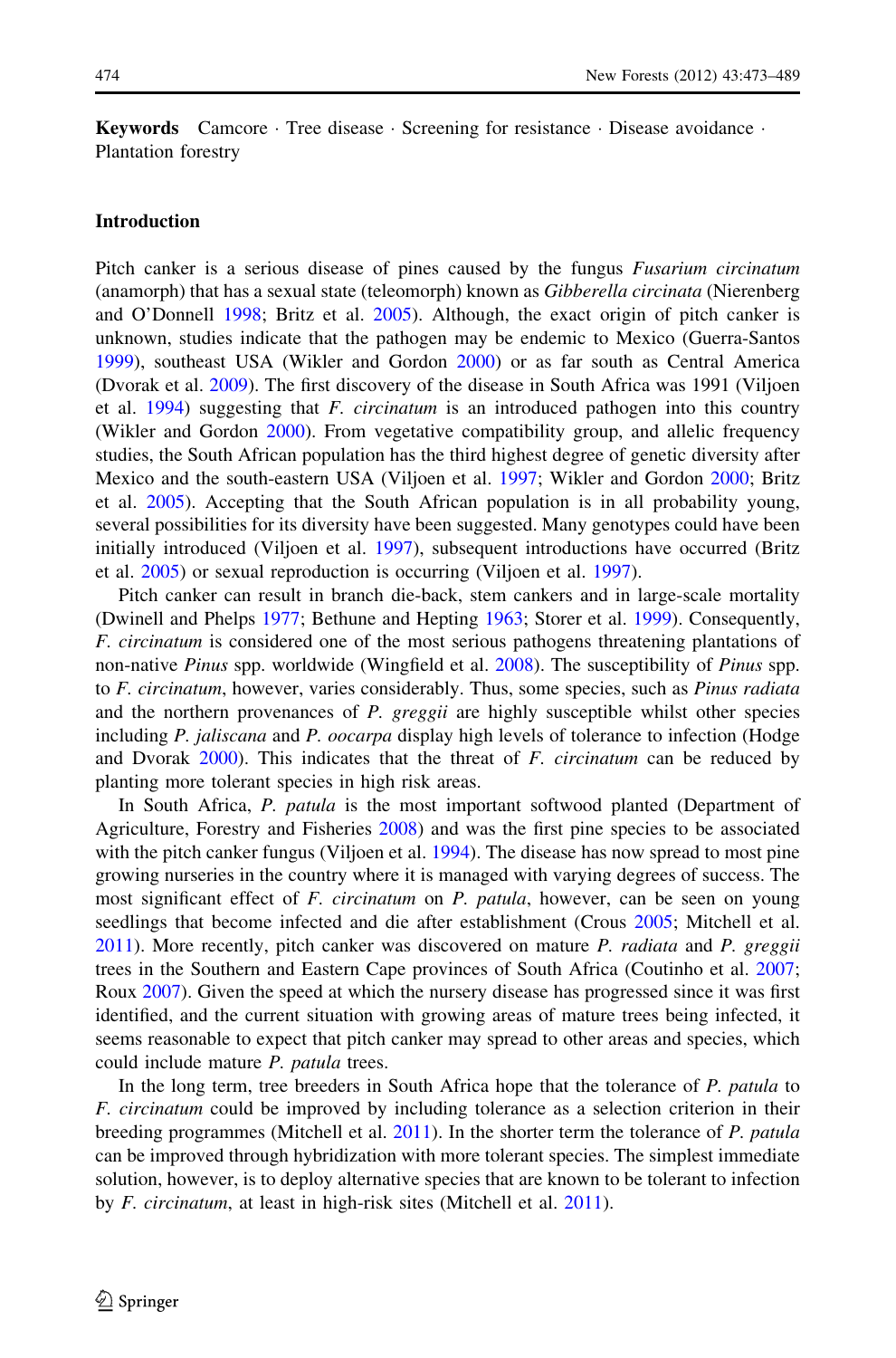South Africa is fortunate to have a wide range of site types that are suited to a number of Pinus species (Morris and Pallett [2000](#page-16-0)). Although, P. patula is planted across many of these sites, P. elliottii and P. taeda have been planted in increasing numbers in the last decade as substitutes due to their tolerance to F. circinatum (Hodge and Dvorak [2000](#page-15-0)). In South Africa, P. taeda is considered highly tolerant to F. circinatum (Hodge and Dvorak [2000;](#page-15-0) Roux et al. [2007](#page-16-0)). However, due to its specific site requirements (well drained soils that are a minimum of 750 mm deep, in areas that receive a minimum of 950 mm of rain per year, and on sites below 1,400 m (Schönau and Grey [1987;](#page-16-0) Morris and Pallett [2000;](#page-16-0) Zwolinski and Hinze [2000](#page-16-0)), few areas are suitable for this species. This, together with its tolerance to F. circinatum, makes it less important to screen the local population of P. taeda.

Pinus elliottii is less tolerant to F. circinatum than P. taeda (Hodge and Dvorak [2000](#page-15-0)) and is South Africa's second most important pine crop (Department of Agriculture, For-estry and Fisheries [2008](#page-15-0)). Elsewhere, large variation in tolerance to F. circinatum has been found between *P. elliottii* families, which have enabled breeders to improve the overall tolerance of the species (Rockwood et al. [1988;](#page-16-0) Blakeslee and Rockwood [1999](#page-15-0)). This suggests that it would be important to screen the South African P. elliottii selections for tolerance to F. circinatum.

There are a number of other *Pinus* species that show potentially high levels of tolerance to F. circinatum in research trials and in commercial plantings. On warmer sites, P. tecunumanii and P. maximinoi are the most promising (Kietza [1988;](#page-15-0) Dvorak et al. [2000](#page-15-0), [2002;](#page-15-0) Gapare et al. [2001](#page-15-0)). Fewer species are available on the temperate and cooler sites that perform as well as P. patula. Similar performance can be achieved from the Mexican pine, P. greggii, on cold and dry regions in South Africa (Dvorak et al. [1996\)](#page-15-0) but the susceptibility of the species to  $F$ . *circinatum* (Hodge and Dvorak  $2000$ ) does not make it a suitable alternative to reduce the risk of pitch canker. *Pinus pseudostrobus*, however, has also shown potential in these regions (Coetzee  $1985$ ) and is tolerant to F. *circinatum* (Hodge and Dvorak [2000\)](#page-15-0). It is already being deployed commercially by one company. Although, P. tecunumanii, P. maximinoi and P. pseudostrobus are known for their higher levels of tolerance to F. circinatum than P. patula, little is known about the degree of within family variation to infection by the pathogen.

In this study, families of P. maximinoi, P. pseudostrobus, P. tecunumanii and P. elliottii, were screened for their tolerance to *F. circinatum*. This was achieved using greenhouse inoculations. The objectives of the study were to determine whether meaningful family variation, in tolerance to  $F$ . *circinatum*, exists in these species which would indicate that their general tolerance could be further improved though breeding and selection.

#### Materials and methods

# Plant material

A number of Camcore trials were planted in the early 1980's testing the performance of unimproved *P. tecunumanii* and *P. maximinoi* families from various provenances (localities) in Mexico and Central America. Camcore is an international tree conservation and domestication programme at North Carolina State University, USA. The organization is actively involved in the collection of wild populations of pine species for conservation and domestication in areas outside of their natural distribution. The trials were situated on Komatiland Forests' property, South Africa. The seed of these two species, collected for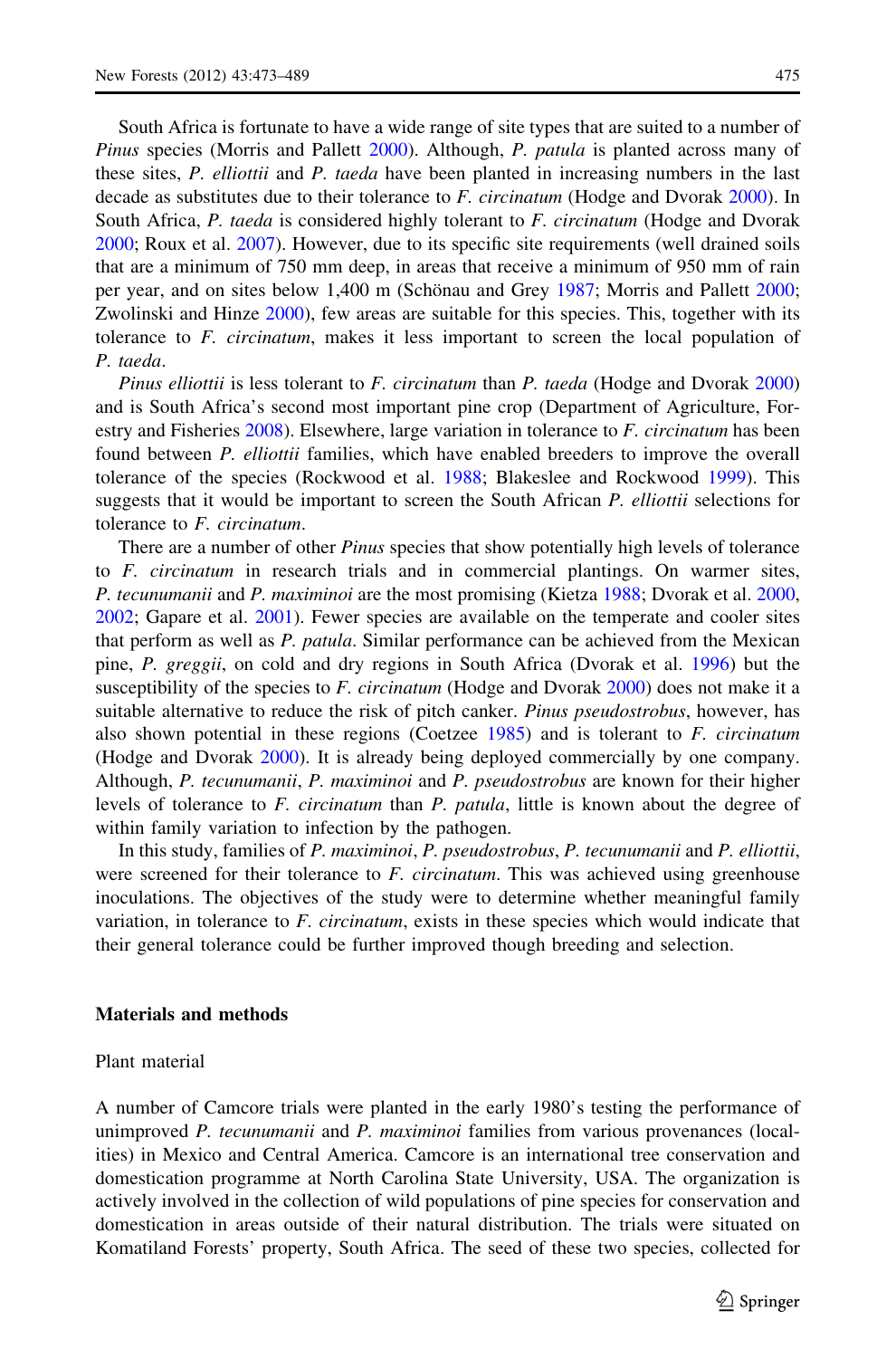this study, was harvested from trees that had been selected for superior growth and stem form based on their breeding values in the Camcore trials. In the original field design, families were grouped by provenance and, therefore, the selections were likely to be pollinated by surrounding trees of the same provenance. However, there would also be some natural cross pollination between trees of different provenances. This is relevant because the seed collected would not necessarily represent a pure provenance.

# Pinus tecunumanii

The P. tecunumanii seed was harvested, in 2004 and 2005, from 73 selected trees, representing 12 provenances in the Camcore trials (Table 1). Of the 73 trees, 49 were sampled from 4 provenances that occur below 1,500 m above sea level (low elevation or LE) in Honduras. The other 24 selections represented 8 provenances above this altitude (high elevation or HE). With the exception of one high elevation provenance (Las Trancas), which is found in Honduras, all others originate in Mexico and Guatemala.

The P. tecunumanii seed was sown in September 2006 in preparation for inoculating the seedlings in April 2007 (Table [2](#page-4-0)). When the seedlings were 6-months-old, they were arranged in a randomised complete block design with 4 replications. Based on seedling availability, each treatment was represented by approximately 88 seedlings or 22 seedlings per plot. Seedlings of P. patula and P. elliottii, from a commercial seed orchard, were included as controls in the trial.

# Pinus maximinoi

The P. maximinoi seed was harvested, in 2005 and 2006, from 105 selected trees representing 13 provenances across Mexico, Guatemala and Honduras (Table 1). In this collection, most provenances were represented by 4–13 trees. The seed was sown in July 2007 in preparation for the March 2008 inoculation. When the seedlings were 7-months-old,

| Ecotype           | Country   | Provenance    | Families | Country         | Provenance             | Families |
|-------------------|-----------|---------------|----------|-----------------|------------------------|----------|
| Pinus tecunumanii |           |               |          | Pinus maximinoi |                        |          |
| High              | Guatemala | KM 47         | 1        | Guatemala       | Coban                  | 13       |
| High              | Guatemala | San Jerónimo  | 5        | Guatemala       | San Jerónimo Guatemala | 19       |
| High              | Guatemala | San Lorenzo   | 1        | Guatemala       | San Juan Sacategeguez  | 18       |
| High              | Honduras  | Las Trancas   | 3        | Guatemala       | San Lorenzo            | 1        |
| High              | Mexico    | Chempil       | 8        | Honduras        | Dulce Nombre de Copan  | 8        |
| High              | Mexico    | Jitotol       | 3        | Honduras        | El Portillo            | 16       |
| High              | Mexico    | Montebelo     | 6        | Honduras        | Marcala                | 4        |
| High              | Mexico    | Napite        | 1        | Honduras        | Tatumbla               | 6        |
| Low               | Honduras  | Jocón         | 3        | Mexico          | Altamirano             | 4        |
| Low               | Honduras  | San Esteban   | 9        | Mexico          | Coapilla               | 1        |
| Low               | Honduras  | San Francisco | 15       | Mexico          | La Cañada              | 1        |
| Low               | Honduras  | Villa Santa   | 22       | Mexico          | Monte Cristo           |          |
|                   |           |               |          | Mexico          | San Jerónimo Chiapas   | 13       |
|                   |           |               | 77       |                 |                        | 105      |

Table 1 Pinus tecunumanii and P. maximinoi provenances screened for tolerance to Fusarium circinatum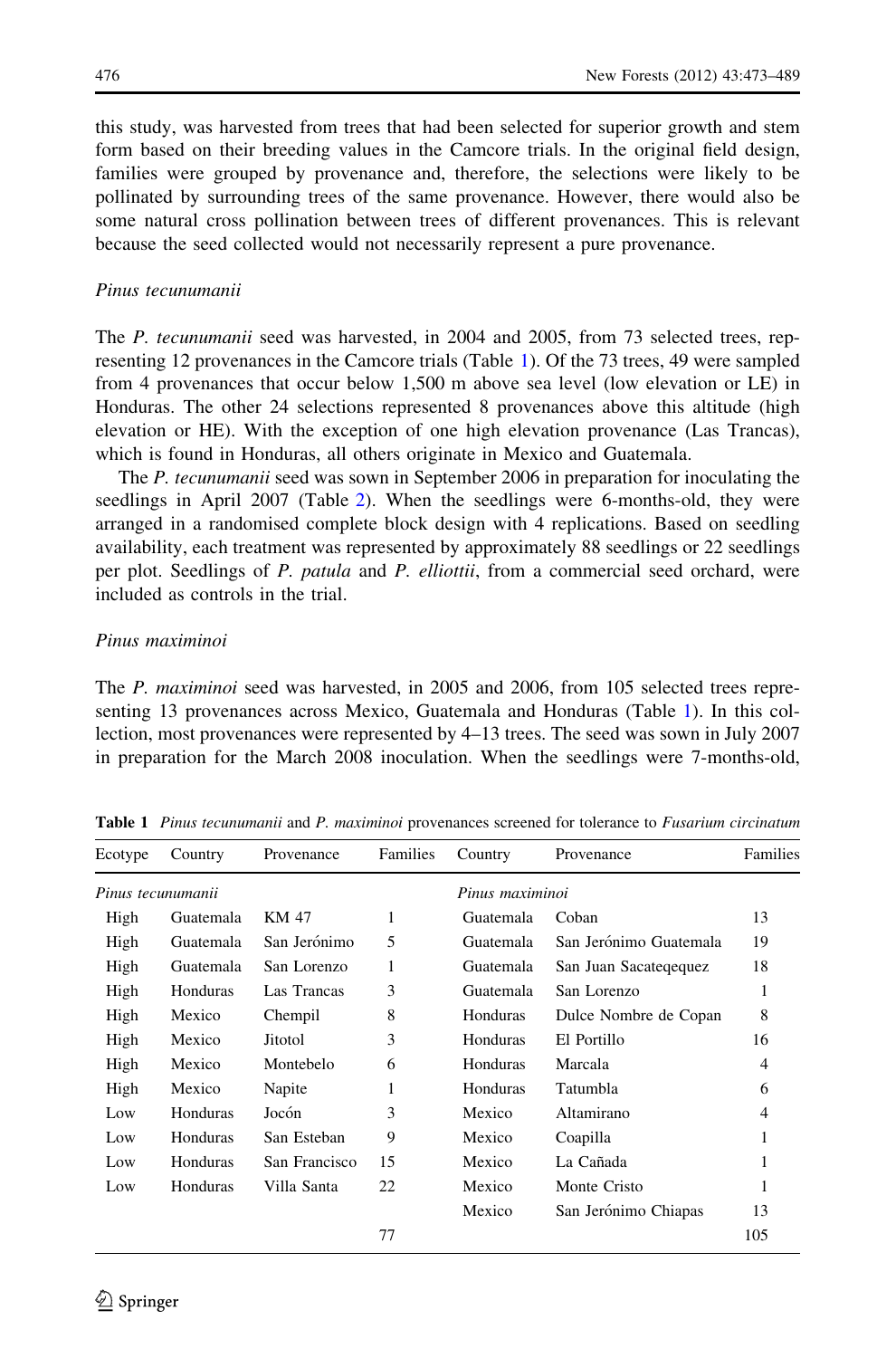|                               | P. tecunumanii     | P. maximinoi           | P. elliottii | P. pseudostrobus |
|-------------------------------|--------------------|------------------------|--------------|------------------|
| Date sown                     | 09/2006            | 07/2007                | 03/2009      | 05/2009          |
| Date inoculated               | 03/04/07           | 19/03/08               | 01/12/09     | 01/12/09         |
| Date assessed                 | 30/05/07           | 21/05/08               | 04/02/10     | 04/02/10         |
| Families tested               | 49 LE** and 24 HE* | 104                    | 49           | 33               |
| Mean plot size                | 22                 | 14                     | 11           | 20               |
| Replications                  | 4                  | 4                      | 4            | 4                |
| Mean plants per treatment     | 88                 | 56                     | 44           | 80               |
| Range of plants per treatment | 58-96              | $12 - 64$              | $20 - 64$    | 51-95            |
| Controls                      | P. elliottii       | P. taeda               | P. elliottii | P. elliottii     |
|                               | P. patula          | P. elliottii           | P. patula    | P. patula        |
|                               |                    | P. patula              | P. taeda     | P. taeda         |
|                               |                    | $P.$ tecH <sup>*</sup> |              |                  |
|                               |                    | $P.$ tec $L^{**}$      |              |                  |

<span id="page-4-0"></span>Table 2 Details of plant material, trial layout and dates for inoculation of seedlings inoculated with F. circinatum

\* P. tecunumanii (high elevation)

\*\* P. tecunumanii (low elevation)

they were packed out in a randomised complete block design with 4 replications. Based on seedling availability, each treatment was represented by approximately 56 seedlings. Seedlings of P. tecunumanii HE, P. tecunumanii LE, P. taeda, P. elliottii and P. patula were included in the trial as controls (Table 2).

# Pinus elliottii

Seed, from a total of 49 open pollinated 2nd generation P. elliottii families, was provided by Komatiland Forests from their breeding programme for this trial. Seed from the highly susceptible P. elliottii clone FA2 (Hodge and Dvorak [2000,](#page-15-0) [2007\)](#page-15-0) was provided by Camcore and included in the study. All seed was sown in March 2009 in preparation for screening the seedlings in December 2010. When the seedlings were 8-months-old, they were arranged in a randomised complete block design with 4 replications. Based on seedling availability, each treatment was represented by approximately 44 seedlings. Commercial open pollinated seedlings of P. patula, P. elliottii and P. taeda were included as controls (Table 2).

#### Pinus pseudostrobus

Seed of 33 selected *P. pseudostrobus* trees, in a commercial stand, was supplied by Komatiland Forests for this trial. The seed was sown in May 2009 in preparation for screening the seedlings in December 2010, together with the *P. elliottii* trial. When the seedlings were 7-months-old, they were arranged in a randomised complete block design with 4 replications. Based on seedling availability, each treatment was represented by approximately 80 seedlings. As with the *P. elliottii* trial, open pollinated seed of *P. elliottii*, P. taeda and P. patula was included as controls (Table 2).

The seedlings in all the trials were raised in the Komatiland Forest's Research nursery at Sabie, South Africa (S25°03.22', E30°46.859'). The local climate can be described as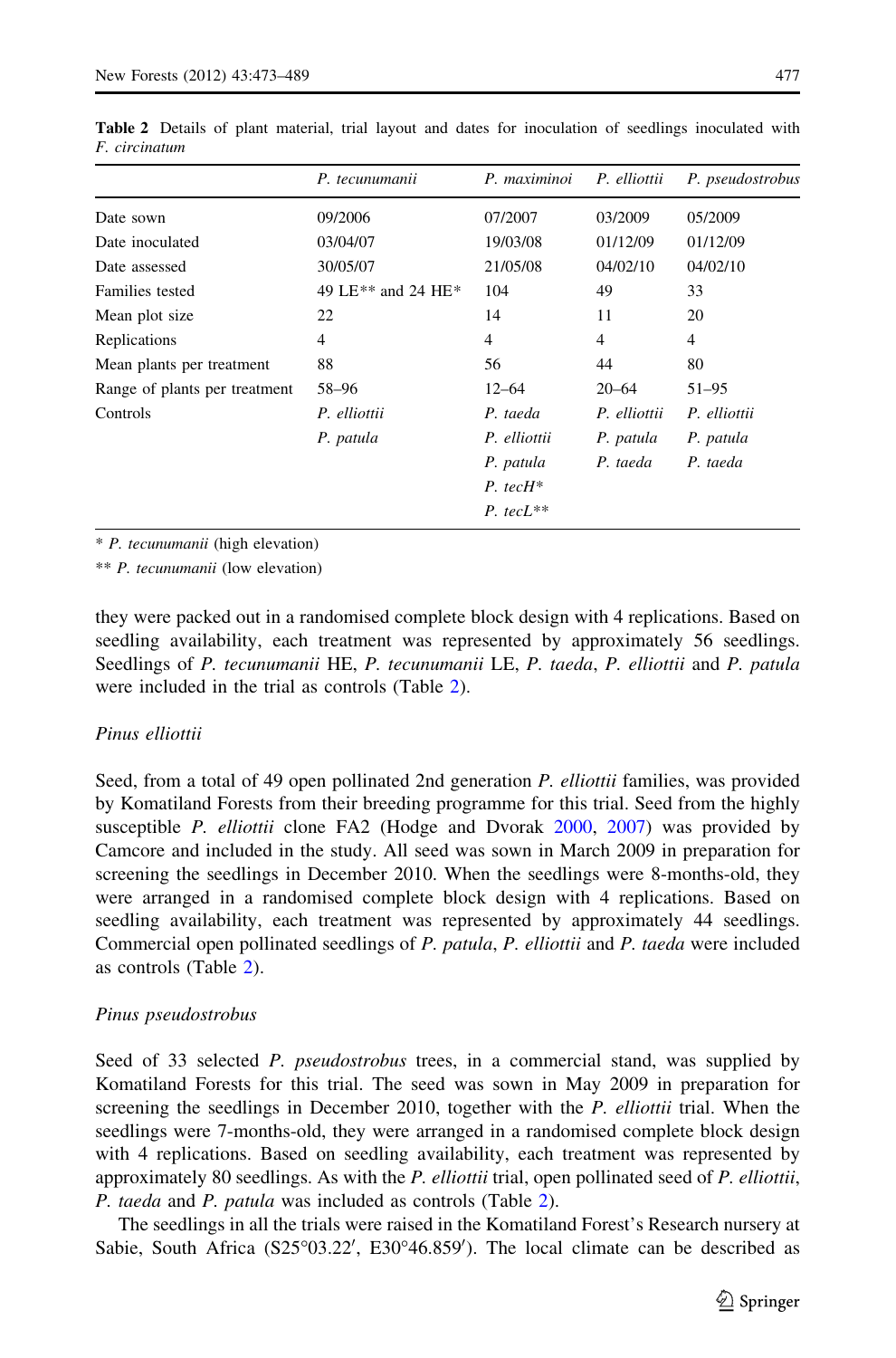warm temperate with a mean annual temperature of  $15^{\circ}$ C and approximately 1,300 mm of rain predominantly during the summer months. Seedlings were raised in composted pine bark in the Unigro tray, consisting of loose inserts, under plastic covering. Each individual insert is square in shape with a top end width of 37 mm, length of 100 mm, and volume of 90 ml. The side walls have pronounced internal ridges to prevent root spiraling. Granular fertilizer [2:3:2 (N:P:K)] was applied as needed. No fungicides were applied to the seedlings during their establishment. Due to the different seed collection dates the trials were raised at different times in the nursery.

#### Inoculation procedures

The seedlings, for each trial, were transported to a greenhouse at the University of Pretoria, specifically erected for the purpose of screening pine families for tolerance to F. circinatum, on different occasions (Table [2\)](#page-4-0). The greenhouse had a wet-wall cooling system and a separate heating system to maintain air temperatures of approximately  $25^{\circ}$ C. The plants were left to acclimatise for 1–4 weeks before the seedlings were inoculated.

The inoculum was prepared on the same day that the seedlings were inoculated, using a equal mixture of conidia from three highly virulent South African isolates (CMW 3577, 3578, and 3579) of F. circinatum that are maintained by the Tree Protection Co-operative Programme (TPCP) in the culture collection of the Forestry and Agricultural Biotechnology Institute (FABI), University of Pretoria. The isolates were cultured on half strength Potato Dextrose Agar (PDA; 2 g potato extract, 10 g dextrose, and 7.5 g agar/l distilled water) under sterile conditions for 7 days at  $25^{\circ}$ C prior to inoculation. Cultures were flooded with sterile water containing 15% glycerol and spores were dislodged using a glass ''hockey stick''. The spore concentration was determined using a haemocytometer, viewed under a light microscope at  $20 \times$  magnification, and adjusted to 50,000 spores/ml. The tubes of inoculum were maintained on crushed ice prior to inoculation.

In the greenhouse, the apical bud of each seedling was removed using sharp secateurs, and  $10 \mu$  inoculum (500 spores per infection site) was immediately applied to the wounded tip using a micro-pipette. Once inoculated, plants in the trial were watered daily and assessed for lesion development 8-weeks after inoculation. The lengths of lesions were measured from the tips of the seedlings, at the point of inoculation, to the point where the tissue showed no visible necrosis. The seedling height, from the root collar to the wounded tip, was also measured. For each inoculated seedling the proportion of lesion length to the length of the seedling at the time of inoculation was expressed as a percentage of die-back. In many seedlings, new shoots (re-sprouts) had formed below the lesions and the length of these was measured. All measurements were recorded in millimetres (mm).

#### Statistical analyses

The statistical package SAS version 9.1.3 (SAS Institute [2008](#page-16-0)) was used to carry out the data analysis. An analysis of variance (ANOVA) was conducted on the data (seedling height, percentage die-back, lesion length, and length of the re-sprout) for each of the four inoculation trials. In order to correct for the influence that the seedling size could have had on the variables, initial height was analysed as a covariate (Hodge and Dvorak [2000](#page-15-0)). A Pearson correlation coefficient analysis was carried out to determine the relationship that these variables had on each other. As the trials were analysed on separate occasions, different tests were used to determine treatment differences. A t test was used to compare differences between provenance and species means in the *P. tecunumanii* data-set and a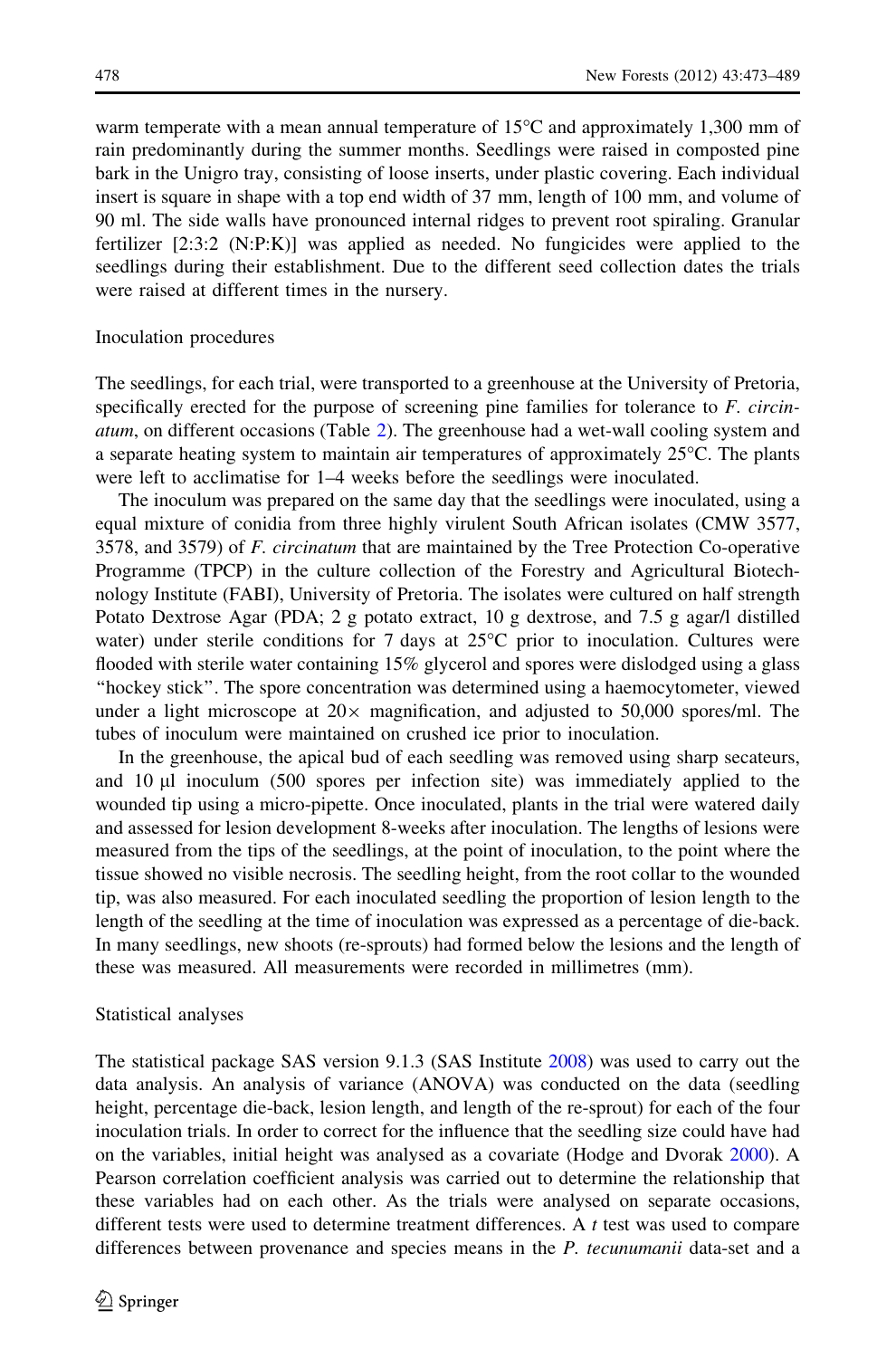Student–Newman–Keuls (SNK) test was used to test for differences between family means. A Duncan Multiple Range test was used to determine treatment differences in the P. maximinoi, P. elliottii and P. pseudostrobus datasets. Narrow sense heritability was estimated following the method described by Dieters et al. [\(1995](#page-15-0)) for open-pollinated families  $\left(h^2 = \left(3 \times \sigma_{\text{female}}^2\right) / \sigma_{\text{phenotypic}}^2\right)$ .

# **Results**

After inoculation, lesions were observed in P. patula control seedlings within 7 days. Shortly thereafter, the P. tecunumanii (HE) treatments developed lesions followed by lesions in P. elliottii, families of P. tecunumanii (LE), P. maximinoi and P. pseudostrobus. Sprouts were seen developing below the lesion on those species that took longer to develop lesions. Previous studies have shown that lesion length and the percentage dieback can be influenced by the height of the seedling (Hodge and Dvorak [2000\)](#page-15-0) or the diameter of an infected branch in field studies (Roux et al. [2007](#page-16-0)). In these cases taller seedlings, or thicker branches, reduced lesion development. It has also been found that lesion length and percentage dieback correlate well (Hodge and Dvorak [2000](#page-15-0)). However, it has not been reported that the ability of the seedling to produce sprouts, below the lesion, may be related to the tolerance of the seedling.

#### Pinus tecunumanii

The effect of seedling height influenced percent die-back and the length of re-sprout significantly ( $P < 0.0001$ ), except for lesion length at the family level. The Pearson Correlation Coefficients between means at the provenance and family level indicate highly significant relationships for all comparisons. For provenance, the relationship between lesion length and percentage dieback was the strongest ( $r = 0.99$ ) and lesion length was used to rank treatments. The correlation between lesion length and the degree of re-sprout was strongly negative at the provenance  $(r = -0.78)$  and family  $(r = -0.76)$  levels, indicating that treatments with longer lesions produced shorter sprouts.

In this part of the study P. tecunumanii (LE) displayed the greatest level of tolerance to infection with a mean lesion length of 2.78 mm (Table 3). This did not differ significantly from the lesion lengths obtained for P. elliottii (3.11 mm). In contrast, P. tecunumanii (HE) had an average lesion length of 9.61 mm. This was significantly greater than lesions on P. tecunumanii (LE) and the P. elliottii control, but not as long as those on P. patula (22 mm) (Table 3). When assessing provenance variation, there were no differences in lesion lengths between the four low elevation provenances, while there were large

| Species             | Height (mm)      | Variables measured  |                   |                   |  |
|---------------------|------------------|---------------------|-------------------|-------------------|--|
|                     |                  | Lesion length (mm)  | Dieback $(\%)$    | Re-sprout (mm)    |  |
| P. patula           | $136.67^{\circ}$ | $22.00^{\circ}$     | $16.89^{\circ}$   | $2.49^{\circ}$    |  |
| P. tec (high)       | $124.24^{\rm B}$ | $9.61^{\mathrm{B}}$ | 8.20 <sup>B</sup> | 9.11 <sup>B</sup> |  |
| P. elliottii        | $148.34^{A}$     | 3.11 <sup>A</sup>   | $2.41^{A}$        | $10.66^{\rm B}$   |  |
| <i>P. tec</i> (low) | $147.68^{A}$     | $2.78^{A}$          | 2.37 <sup>A</sup> | $21.78^{A}$       |  |

Table 3 Mean values of the variables measured for the species tested as controls, against P. tecunumanii

Species that share the same letter (Duncan grouping) are not significantly different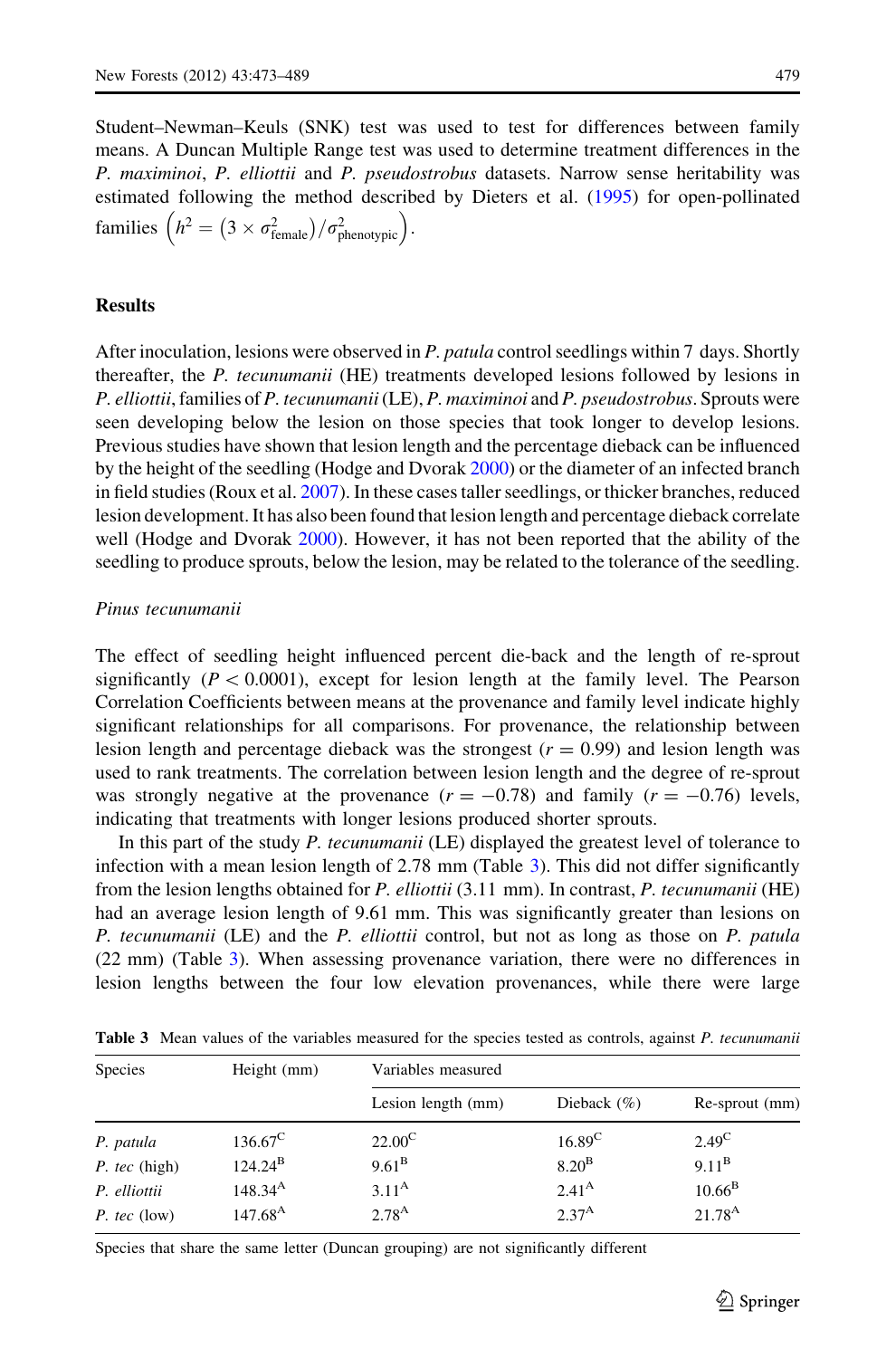| Provenance    | Ecotype   | Country   | Families | Variables measured  |         |           |
|---------------|-----------|-----------|----------|---------------------|---------|-----------|
|               |           |           |          | Lesion              | Dieback | Re-sprout |
| P. patula     | Control   |           | Mix      | $22.01^{\rm A}$     | 16.89   | 2.48      |
| San Jerónimo  | <b>HE</b> | Guatemala | 5        | $11.48^{B}$         | 10.65   | 7.56      |
| Montebello    | <b>HE</b> | Mexico    | 6        | 10.88 <sup>B</sup>  | 9.19    | 9.31      |
| Chempil       | HE        | Mexico    | 8        | $10.19^{B}$         | 8.48    | 8.95      |
| Jitotol       | <b>HE</b> | Mexico    | 3        | $8.1^{\circ}$       | 6.28    | 10.83     |
| Las Trancas   | HE        | Honduras  | 3        | $5.72^D$            | 4.76    | 8.99      |
| San Esteban   | LE        | Honduras  | 9        | $3.1^{\rm D}$       | 2.68    | 21.42     |
| San Francisco | LE        | Honduras  | 15       | 2.79 <sup>D</sup>   | 2.41    | 20.87     |
| P. elliottii  | Control   |           | Mix      | 3.09 <sup>D</sup>   | 2.39    | 10.66     |
| Jocón         | LE        | Honduras  | 3        | $2.73^{\rm D}$      | 2.25    | 22.79     |
| Villa Santa   | LE        | Honduras  | 22       | $2.61^{\mathrm{D}}$ | 16.89   | 22.41     |

Table 4 Mean values of the variables measured for the species tested as controls, and P. tecunumanii provenances

Provenances that share the same letter (Duncan grouping) are not significantly different

differences among the high elevation provenances (Table 4). The high elevation provenance from Honduras, Las Trancas, was the most tolerant of this variety and similar in tolerance to the other P. tecunumanii (LE) provenances from Honduras (Table 4). There were also no significant differences in lesion lengths between the 49 low elevation families screened (SNK grouping not shown) and all low elevation families were similar to the P. elliottii control (Fig. [1](#page-8-0)). On the other hand, large family variation in lesion lengths occurred in the high elevation source (Fig. [1](#page-8-0)).

#### Pinus maximinoi

The effect of seedling height, at the time of inoculation, influenced percentage die-back moderately  $(r = -0.22)$  and had a weak, but significant, effect on the length of the re-sprout  $(r = -0.12)$ . Seedling height had no effect on lesion length. The relationship between lesion length and percent die-back was extremely strong  $(r = 0.92)$  and lesion length was used to rank treatments. The overall mean lesion length of P. maximinoi (3.19 mm) was no different to that on P. tecunumanii (LE) (2.69 mm) (Table [5\)](#page-8-0). Both of these species also showed the greatest ability to re-sprout. P. *maximinoi* (3.19 mm) was significantly more tolerant than  $P$ . taeda (4.95 mm),  $P$ . elliottii (5.91 mm), as well as P. tecunumanii (HE) (8.63 mm). The P. patula seed orchard control was more susceptible than all other treatments with an average lesion length of 21.04 mm (Table [5](#page-8-0)).

In this part of the study there was little variation between provenances (Table  $6$ ), or families (Fig. [2](#page-9-0)), of P. *maximinoi* in lesion length with only those at the extreme range of infection differing significantly (Duncan grouping not shown). In this comparison, provenances represented by fewer than 4 families, were excluded. The lack of family variation corresponded to a very low narrow-sense heritability estimate ( $h^2 = 0.014$ ) for lesion length.

## Pinus elliottii

The effect of seedling height influenced percent die-back caused by  $F$ . *circinatum*  $(P < 0.001)$ . Similar to the other studies, lesion length and percent dieback were strongly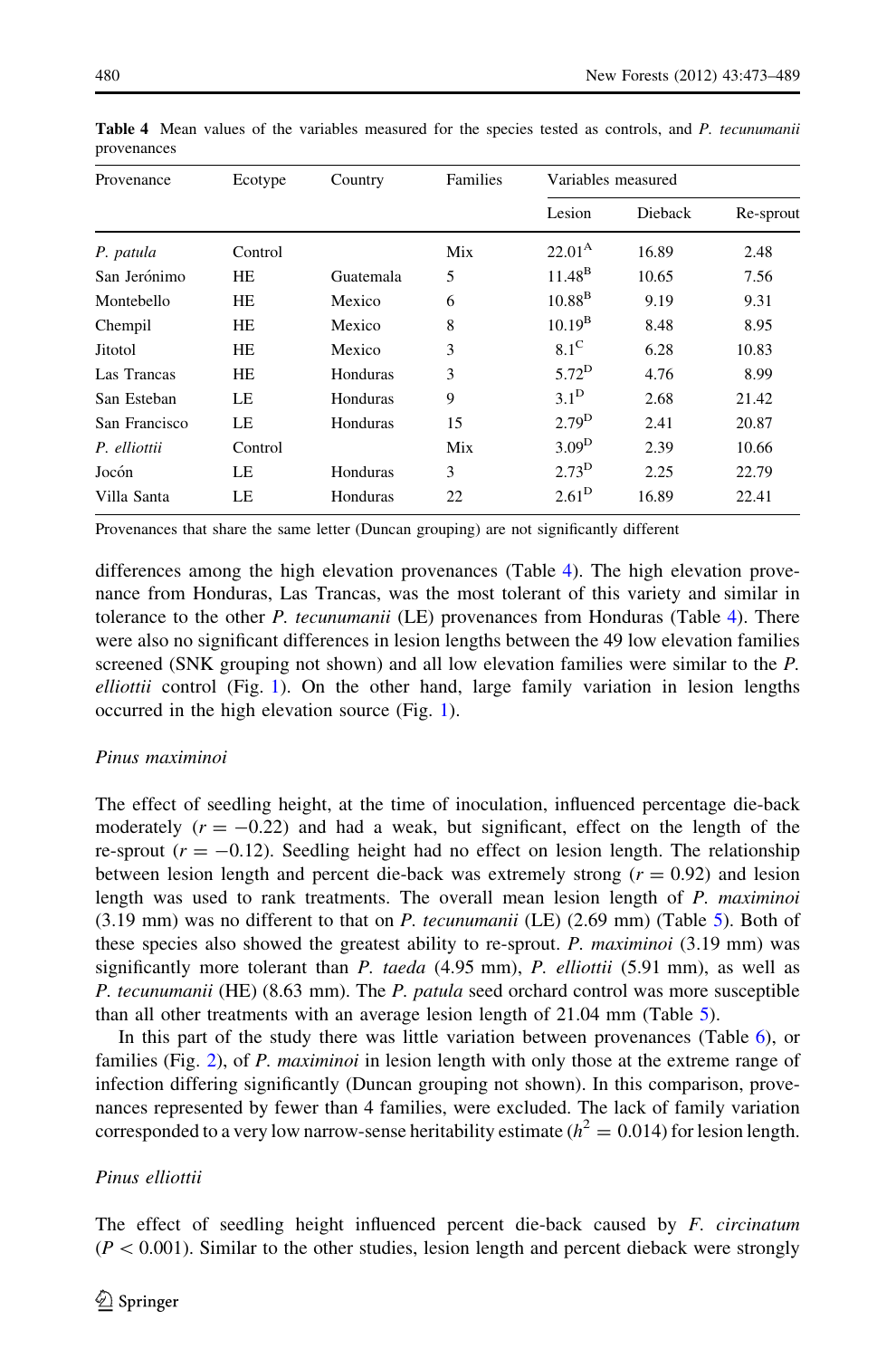<span id="page-8-0"></span>

Fig. 1 Mean lesion *length* (corrected for *height*) for all P. tecunumanii families screened for tolerance to F. circinatum compared to the controls (P. elliottii and P. patula). Within ecotype, treatments are ranked from most to least tolerant. Narrow-sense heritability (Dieters et al. [1995\)](#page-15-0) was calculated at 0.59 for the high elevation ecotype and 0.01 for the low elevation ecotype

| Species      | Height (mm)         | Variables measured |                      |                       |  |
|--------------|---------------------|--------------------|----------------------|-----------------------|--|
|              |                     | Lesion length (mm) | Dieback $(\%)$       | Re-sprout (mm)        |  |
| P. patula    | $139.92^{\text{A}}$ | $21.04^{A}$        | $16.39^{A}$          | $18.99$ <sup>BC</sup> |  |
| P. tecHE     | $107.37^{\circ}$    | 8.63 <sup>B</sup>  | 8.93 <sup>B</sup>    | 22.00 <sup>BA</sup>   |  |
| P. elliottii | $109.66^{\circ}$    | $5.91^\text{C}$    | $6.02^{\circ}$       | $17.27^{\rm C}$       |  |
| P. taeda     | $123.33^{\rm B}$    | $4.95^{\circ}$     | $4.22^{\rm D}$       | $15.87^{\circ}$       |  |
| P. maximinoi | $95.68^D$           | 3.19 <sup>D</sup>  | $3.84$ <sup>DE</sup> | $25.44^{A}$           |  |
| P. tecLE     | $136.47^{\rm A}$    | $2.96^D$           | 2.19 <sup>E</sup>    | $24.11^{\rm A}$       |  |

Table 5 Mean values of the variables measured for the species tested as controls, against P. maximinoi

Species that share the same letter (Duncan grouping) are not significantly different

related  $(r = 0.94)$  and lesion length was again used to rank treatments. Lesion length had a weak, but significant, relationship with the ability for the families to re-sprout ( $r = -0.28$ ) indicating that families with shorter lesions produced longer shoots. Overall, P. elliottii produced the longest shoots followed by P. patula then P. taeda.

Pinus taeda ranked the most tolerant to F. circinatum with a mean lesion length of 4.2 mm (Table [7\)](#page-10-0). Statistically, the lesion lengths were no different to the overall mean lesion length of P. elliottii (5.73 mm). However, P. taeda was more tolerant than P. elliottii when comparing percentage die-back. P. patula was the most susceptible with a mean lesion length of 23.7 mm (Table [7\)](#page-10-0). Family variation, among P. elliottii, was greater than in P. maximinoi and P. tecunumanii (LE) (Fig. [3](#page-10-0)). Most families ranked more susceptible than P. taeda. However, there were also a number of families that ranked more tolerant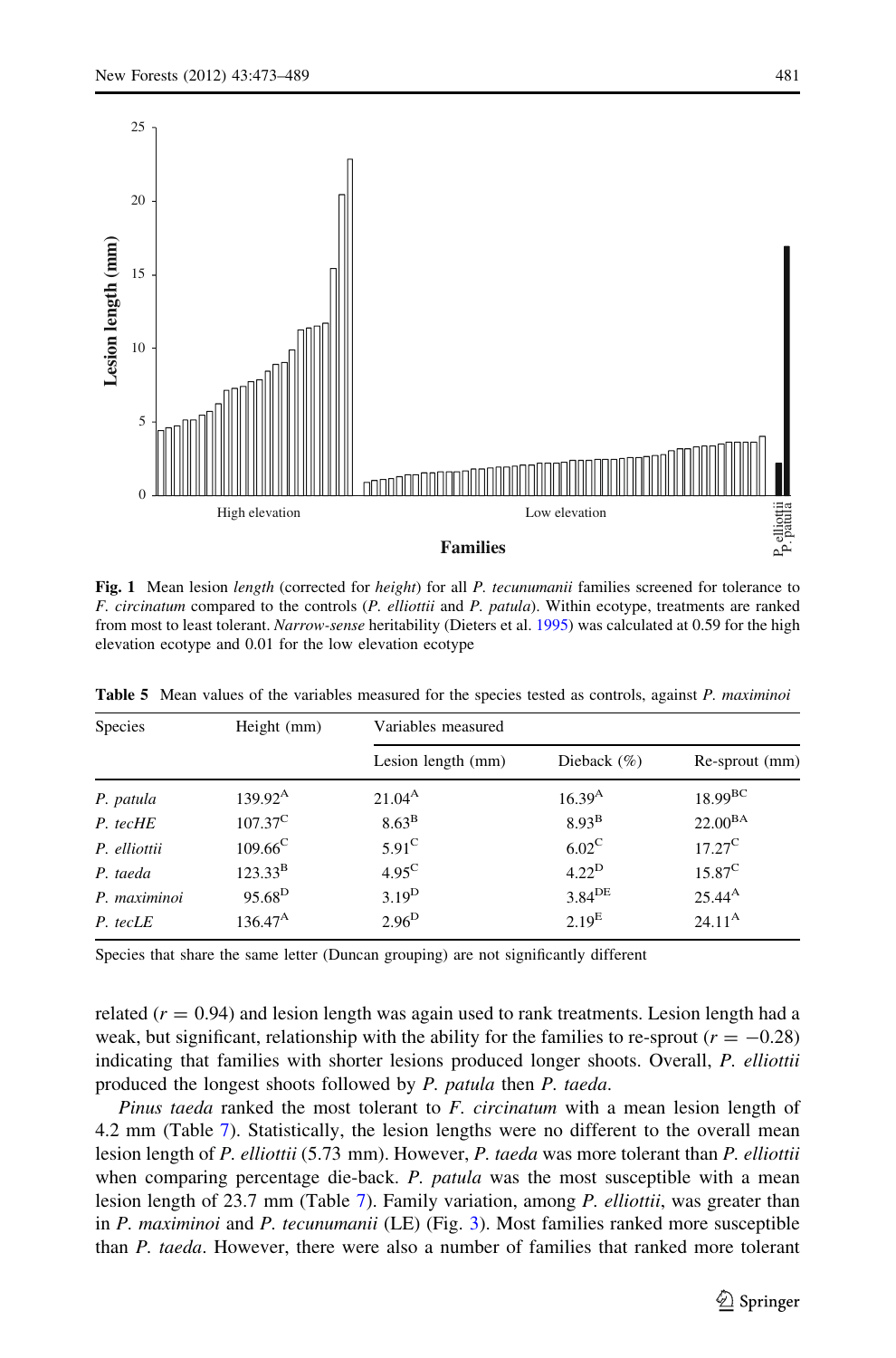| Provenance                    | Country<br>of origin | Families       | Lesion length<br>(mm) | Dieback<br>(%)        | Re-sprout<br>(mm)    |
|-------------------------------|----------------------|----------------|-----------------------|-----------------------|----------------------|
| P. patula (control)           |                      | Mix            | $21.04^{A}$           | $16.39^{A}$           | $18.99^{\rm FE}$     |
| P. tecunumanii—high (control) |                      | Mix            | $8.63^{\rm B}$        | $8.93^{\rm B}$        | $22.00^\mathrm{DEC}$ |
| <i>P. elliottii</i> (control) |                      | Mix            | $5.91^\circ$          | $6.02^{\circ}$        | $17.27^F$            |
| P. taeda (control)            |                      | Mix            | $4.95^{\rm DC}$       | $4.22^{DFE}$          | $15.87^F$            |
| Altamirano                    | Mexico               | $\overline{4}$ | $3.64$ <sup>FE</sup>  | $4.00^{\rm DFE}$      | $21.64^{\rm DE}$     |
| San Juan Sacategeguez         | Guatemala            | 18             | $3.32$ <sup>FE</sup>  | $4.07^{DEF}$          | $25.96^{\text{BAC}}$ |
| San Jerónimo Chiapas          | Mexico               | 13             | $3.28$ <sup>FE</sup>  | $3.28$ <sup>FE</sup>  | $25.16^{BDAC}$       |
| El Portillo                   | Honduras             | 16             | 3.21 <sup>F</sup>     | 3.21 <sup>F</sup>     | $24.80^{BDAC}$       |
| Dulce Nombre de Copan         | Honduras             | 8              | 3.20 <sup>F</sup>     | $3.20^{\rm F}$        | $24.78^{BDAC}$       |
| San Jerónimo Baja Verapaz     | Guatemala            | 19             | 3.17 <sup>F</sup>     | $3.91$ <sup>DFE</sup> | $25.02^{BDAC}$       |
| Coban                         | Mexico               | 13             | $3.06^{\rm F}$        | 3.87 <sup>DFE</sup>   | 26.73 <sup>BA</sup>  |
| Tatumbla                      | Honduras             | 6              | 2.98 <sup>F</sup>     | $3.92$ <sup>DFE</sup> | $24.98^{BDAC}$       |
| Marcala                       | Honduras             | $\overline{4}$ | $2.91$ <sup>FG</sup>  | $3.35$ <sup>GFE</sup> | $27.39^{\text{BA}}$  |
| P. tecunumanii—low (control)  |                      | Mix            | $2.70$ <sup>FG</sup>  | $2.19$ <sup>G</sup>   | $24.11^{BDAC}$       |

<span id="page-9-0"></span>Table 6 Mean values of the variables measured for the species tested as controls, and P. maximinoi provenances (represented by at least 4 families)

Provenances that share the same letter (Duncan grouping) are not significantly different



Fig. 2 Mean lesion length (corrected for height) for all P. maximinoi families screened compared to the controls. Treatments are ranked from most to least tolerant. Narrow-sense heritability (Dieters et al. [1995\)](#page-15-0) was calculated at 0.014

 $\mathcal{D}$  Springer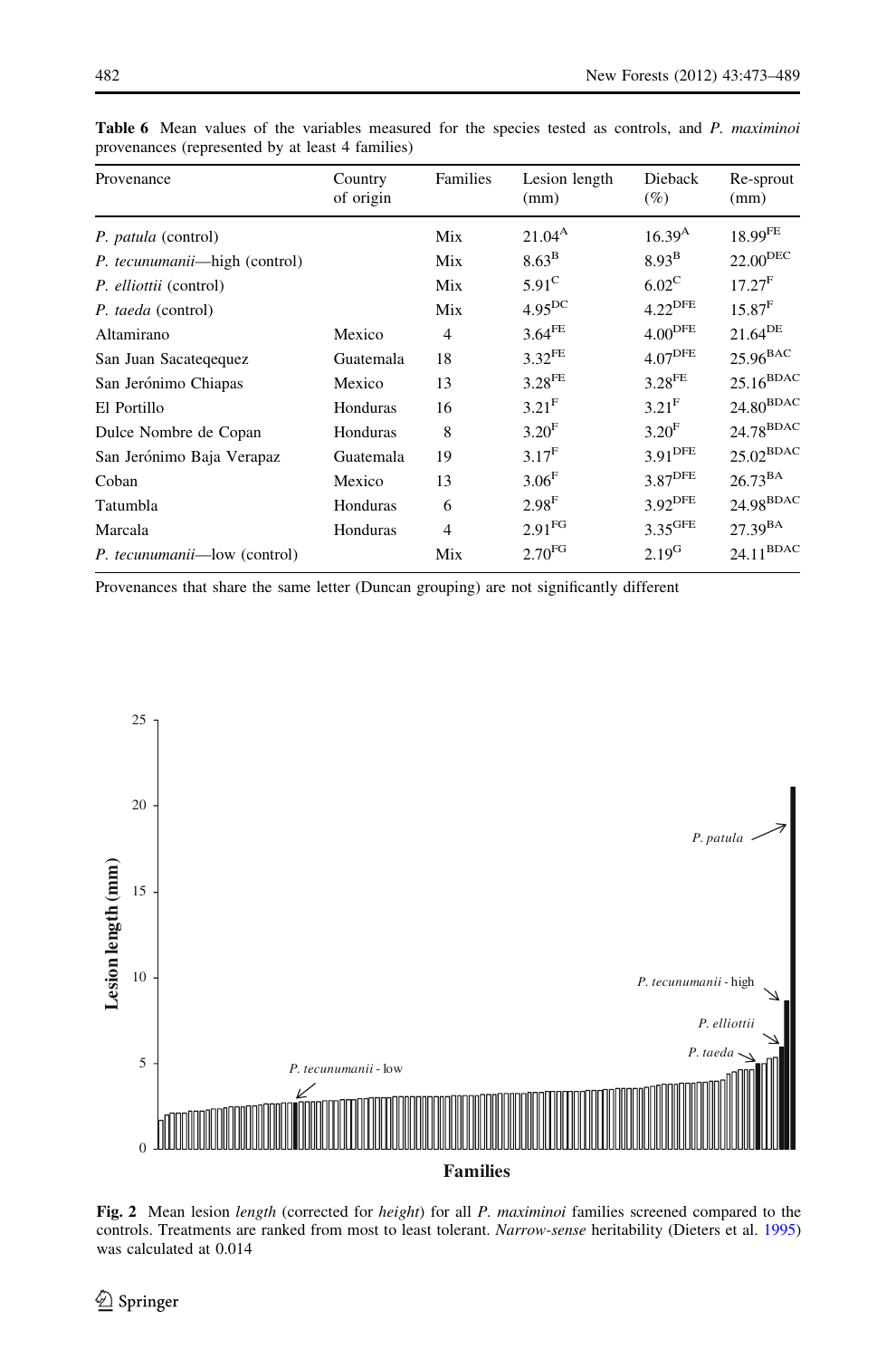| Species inoculated         | Height (mm) | Disease characteristics |                     |                    |  |  |
|----------------------------|-------------|-------------------------|---------------------|--------------------|--|--|
|                            |             | Lesion length (mm)      | Dieback $(\%)$      | Re-sprout (mm)     |  |  |
| <i>P. patula</i> (control) | 148.34      | $23.7^{\rm A}$          | $9.46^{A}$          | 10.40 <sup>B</sup> |  |  |
| P. elliottii               | 124.24      | $5.3^{\rm B}$           | $2.44^{\mathrm{B}}$ | 24.19 <sup>A</sup> |  |  |
| <i>P. taeda</i> (control)  | 136.67      | $4.2^{\rm B}$           | $1.53^{\circ}$      | $9.97^{\rm B}$     |  |  |

<span id="page-10-0"></span>Table 7 Comparison of the responses to inoculation with F. circinatum on P. elliottii with those on P. patula and P. taeda based on lesion length, die-back and the ability of plants to re-sprout



Fig. 3 Mean lesion length (corrected for height) for all P. elliottii families inoculated with F. circinatum compared to the P. patula and P. taeda controls and the susceptible P. elliottii control (FA2). Treatments are ranked from most to least tolerant. Narrow-sense heritability (Dieters et al. [1995\)](#page-15-0) was calculated as 0.22

than P. taeda. The P. elliottii family FA2, previously used as a susceptible control by Hodge and Dvorak [\(2000](#page-15-0), [2007](#page-15-0)), ranked as the 6th most susceptible in this study (Fig. 3). Narrow sense heritability was estimated at 0.22.

## Pinus pseudostrobus

As with all the other trials, seedling height at the time of inoculation with  $F$ . *circinatum* influenced the percentage dieback. In this case, lesion development was also influenced by seedling height. Neither lesion length, nor the percentage die-back, influenced the ability of plants to re-sprout. Similar to all the other trials, lesion length and percentage dieback were strongly correlated ( $r = 0.99$ ) and lesion length was used to rank the families.

Compared to the controls,  $P.$  pseudostrobus was the most tolerant to  $F.$  circinatum with a mean lesion length of 3.7 mm followed by P. taeda  $(7.1 \text{ mm})$ , P. elliottii  $(10.8 \text{ mm})$ and P. patula  $(24.6 \text{ mm})$  (Table [8\)](#page-11-0). Family variation was low with 32 of the 33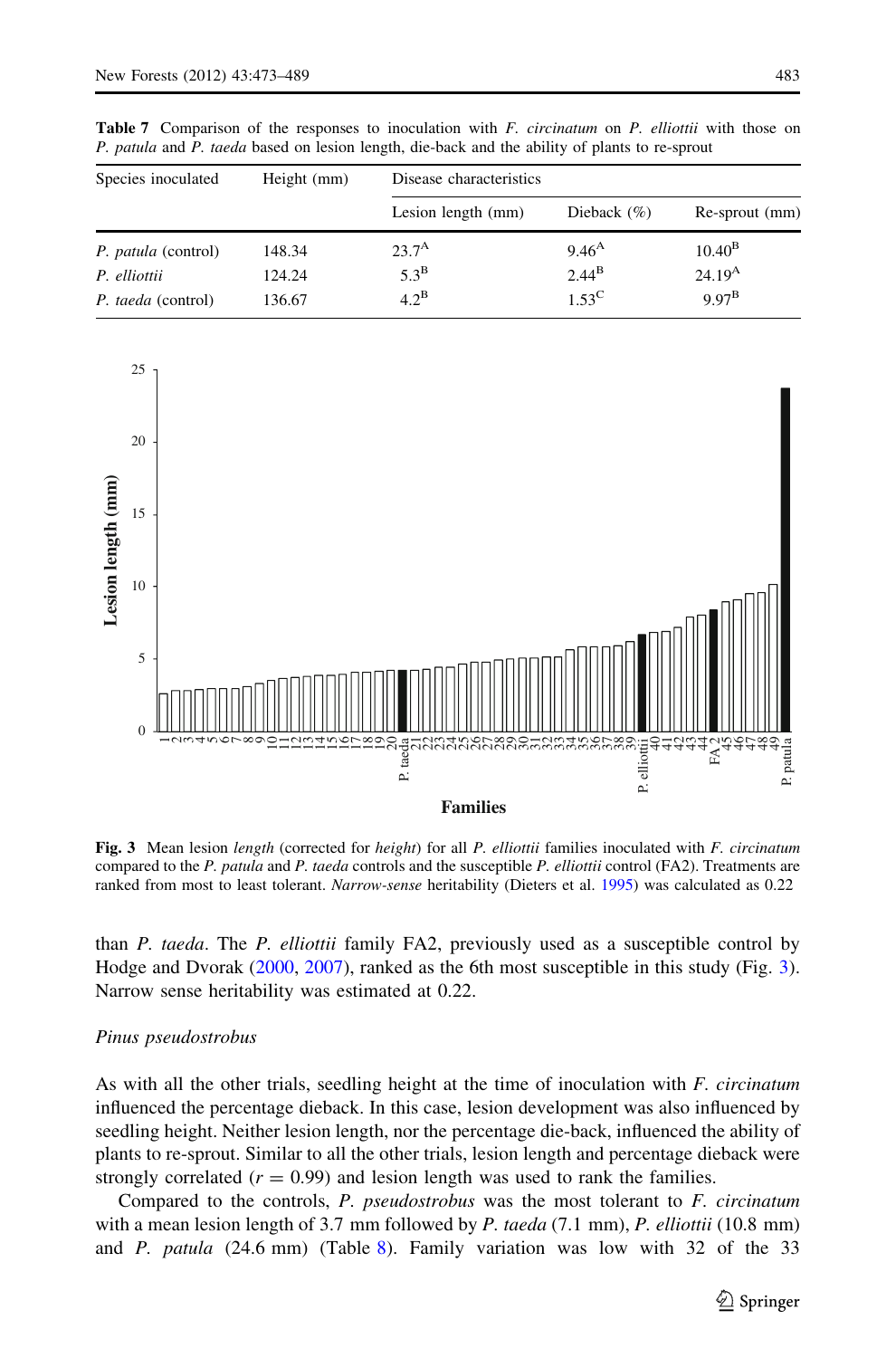| Variety          | Height (mm) | Variables measured |                |                     |  |
|------------------|-------------|--------------------|----------------|---------------------|--|
|                  |             | Lesion length (mm) | Dieback $(\%)$ | Re-sprout (mm)      |  |
| P. patula        | 136.67      | $24.6^{\rm A}$     | $21.7^{\rm A}$ | $10.6^{\rm A}$      |  |
| P. elliottii     | 124.24      | 10.8 <sup>B</sup>  | $10.2^{\rm B}$ | $42.6^{\mathrm{B}}$ |  |
| P. taeda         | 148.34      | $7.1^{\circ}$      | $5.8^{\circ}$  | $17.3^{\circ}$      |  |
| P. pseudostrobus | 147.68      | 3.7 <sup>D</sup>   | $2.6^D$        | $21.3^{\circ}$      |  |

<span id="page-11-0"></span>Table 8 Comparison of the responses of inoculation with F. circinatum on P. pseudostrobus with those on P. patula, P. elliottii and P. taeda based on lesion length, die-back and the ability of plants to re-sprout

Species that share the same letter (Duncan grouping) are not significantly different

P. pseudostrobus families ranked more tolerant than P. taeda (Fig. 4). Heritability was estimated at 0.06.

## **Discussion**

The results of this study clearly show that the risk that F. circinatum poses to young and mature stands of P. patula in South Africa could be largely overcome by planting alternative species. *Pinus tecunumanii* (HE), suitable to warm-temperate and sub-temperate sites, showed the greatest variation in tolerance, where many families ranked more susceptible than P. patula. This indicates that screening families of this variety is strongly recommended before selecting those for deployment. This is particularly important if



Fig. 4 Mean lesion *length* (corrected for *height*) for all P. pseudostrobus families screened compared to the controls. Treatments are ranked from most to least tolerant. Narrow-sense heritability (Dieters et al. [1995\)](#page-15-0) was calculated at 0.06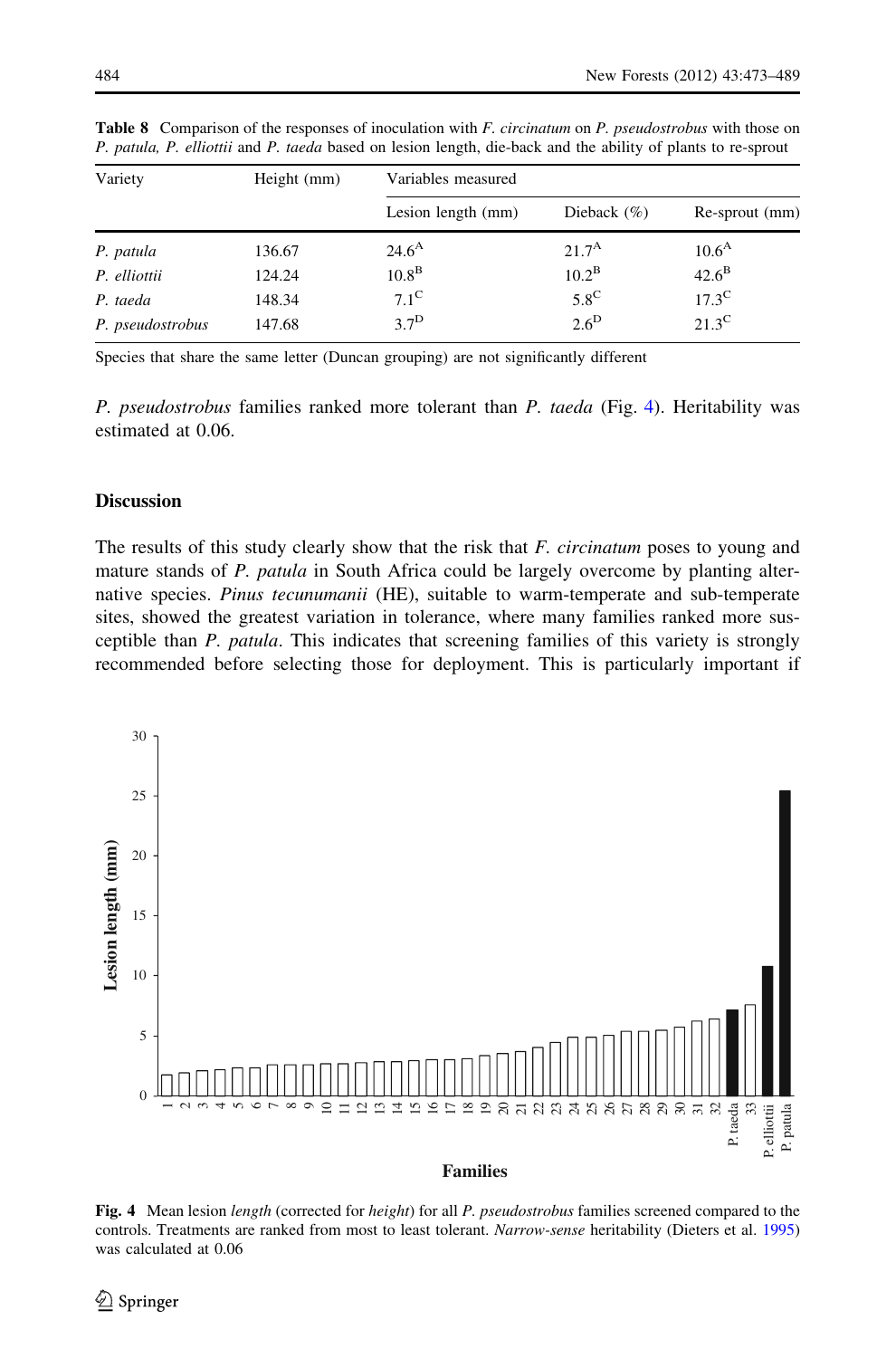families of  $P$ . tecunumanii (HE) are used as hybrid partners with  $P$ . patula. Pinus pseudostrobus, a species that could be significantly improved in growth through breeding, showed considerable tolerance to  $F.$  circinatum in this study. This species could, therefore, become an important alternative on the temperate sites of South Africa in the future. P. maximinoi, and P. tecunumanii (LE), showed excellent tolerance to F. circinatum with little family variation indicating that these could be planted on the warmer sites, without concern that they may become infected with F. circinatum. Pinus elliottii, a highly adaptable species suitable to a wide range of sites, showed sufficient variation in tolerance to suggest that screening families and selecting those with high levels of tolerance to infection by *F. circinatum* should be considered when deploying this species.

## Pinus tecunumanii

The differences seen at the ecotype level where P. tecunumanii (LE) was significantly more tolerant to F. circinatum than P. tecunumanii (HE) has been previously reported (Hodge and Dvorak [2000\)](#page-15-0). In this study the mean lesion length of P. tecunumanii (HE) was longer than P. elliottii which is opposite to that reported by Hodge and Dvorak [\(2000](#page-15-0)). Although, the tolerance of  $P$ . tecunumanii (LE) was similar to the mean of  $P$ . elliottii, where large family variation could be seen (Fig. [3\)](#page-10-0), neither provenance nor family differences existed. This illustrates the high level of tolerance of this source. This was further demonstrated by the strong tendency to re-sprout after inoculation. The variation in tolerance of various P. tecunumanii (HE) provenances to F. circinatum has also been reported elsewhere (Hodge and Dvorak [2007\)](#page-15-0).

The very large variation in tolerance of the 24 P. tecunumanii (HE) families proved to be strongly heritable ( $h^2 = 0.59$ ). A similar heritability estimate ( $h^2 = 0.58$ ) was calculated for 14 P. tecunumanii (HE) families collected from a seed orchard in Colombia (Isaza [2008\)](#page-15-0). Although, a few P. tecunumanii (HE) families in this study were more susceptible than the P. patula control (Fig. [1](#page-8-0)), the overall mean for this variety indicated much higher levels of tolerance than P. patula. Furthermore, the high level of heritability indicates that the tolerance of P. tecunumanii (HE) could be improved upon relatively easily. It also suggests that families of P. tecunumanii (HE) should be screened for susceptibility before deployment, while those from the low elevation ecotype need not be screened. The high degree of provenance variation in the high elevation ecotype, compared to the lack of variation in the low elevation ecotype, has also been reported for traits other than susceptibility to infection by  $F$ . *circinatum*. For example, Malan  $(2006)$  $(2006)$  found marked differences in mean inter-node length, branch diameter, and air-dried wood density between different high elevation provenances whilst no significant variation could be found for these traits amongst low elevation provenances.

In recent years tree breeders have learnt that *P. tecunumanii* hybridizes easily with P. patula and that the hybrid can outperform P. patula in field trials (Nel et al. [2006](#page-16-0)). Field inoculation studies on 3-year-old trees have shown that the tolerance of this hybrid to F. circinatum is superior to that of P. patula (Roux et al. [2007\)](#page-16-0). The higher level of tolerance to  $F$ . *circinatum* is clearly seen by improved survival of the hybrid over  $P$ . *patula* in areas of little or no frost (Mitchell, unpublished). However, the results of this study suggest that not all of the hybrids made with families of the high elevation variety will be more tolerant to F. circinatum. Therefore, due to the susceptibility to frost, particularly in the low elevation ecotype (Dvorak et al.  $2000$ ), as well as susceptibility to *F. circinatum* in the high elevation ecotype (Hodge et al. 2000), care should be taken when planting this hybrid on a large scale without prior selection.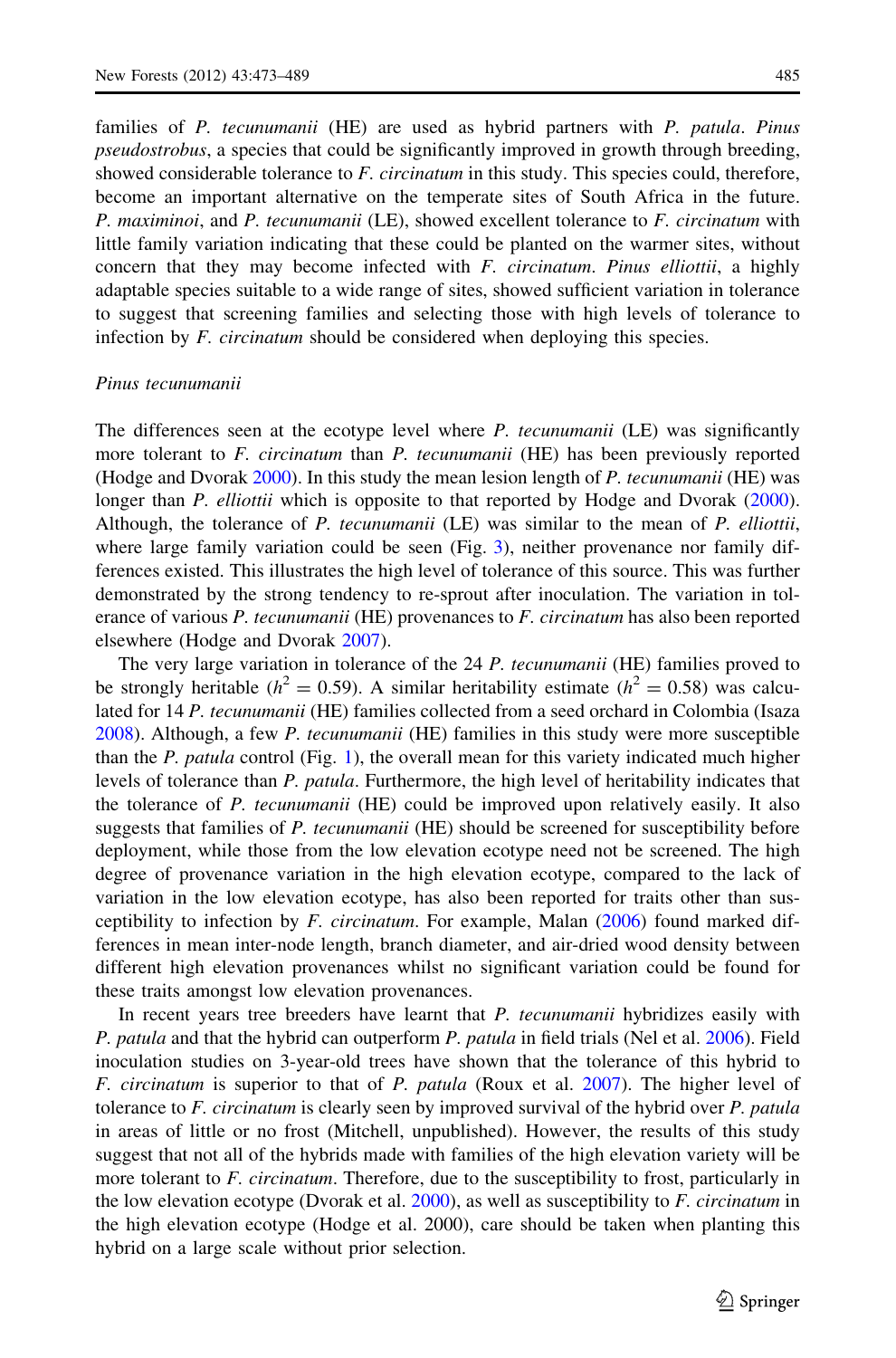#### Pinus maximinoi

Kietza [\(1988](#page-15-0)) recommended planting P. maximinoi in South Africa in order to broaden the species base planted "should one of our major pine species (P. patula, P. elliottii, and P. taeda) become subject to major pest or disease problems". Although, the tolerance of P. maximinoi to F. circinatum was probably unknown at the time, it was later established that it is more tolerant than *P. patula* (Hodge and Dvorak [2000](#page-15-0)).

The main constraints to planting P. maximinoi are its susceptibility to frost during establishment (Dvorak et al. [2000\)](#page-15-0) and the production of heavy branch whorls that reduce sawn board timber quality (Malan [2006\)](#page-16-0). However, saw millers are now able to remove the knot clusters to produce long lengths of clear timber (Malan [2006](#page-16-0)). Although, P. maximinoi is sensitive to frost, which can result in establishment failure, it often survives better than P. patula. In a number of Camcore trials planted during 2008, the survival of P. maximinoi was consistently better than P. patula with an average survival across all trials of  $96\%$  compared with  $80\%$  for P. patula (data not shown). This indicates that many of the warmer and wetter sites currently planted to P. patula, could be replaced with P. maximinoi. These would include areas between 15 and  $17^{\circ}$ C mean annual temperature with  $>1,000$  mm mean annual rainfall. This constitutes approximately 11% of the summer rainfall regions of South Africa where P. patula would be planted (Mitchell unpublished).

## Pinus elliottii

Due to the greater tolerance to  $F$ . *circinatum*,  $P$ . *elliottii* survives well after planting, making it a popular species among foresters. However, the general tolerance of this species may not be sufficient to eliminate the risk of a pitch canker outbreak in South Africa. In the southern USA, mortality of infected P. elliottii stands has reached levels of 25% with as much as 98% of all trees showing infection (Blakeslee and Oak [1980\)](#page-15-0). Fortunately, large genetic variation in tolerance to  $F$ . *circinatum* exists in the species, which has allowed breeders to identify and select tolerant individuals (Rockwood et al. [1988\)](#page-16-0). Blakeslee and Rockwood ([1999\)](#page-15-0) reported narrow-sense heritability estimates around 0.25 in both greenhouse and field studies, similar to the  $h^2 = 0.22$  estimated in this study, so genetic improvement of resistance within P. elliottii is certainly possible. This was supported by the fact that the susceptible family (FA2), used in the studies by Hodge and Dvorak [\(2000](#page-15-0), [2007\)](#page-15-0), ranked as the 6th most susceptible treatment in the present trial. Using family FA2 as a benchmark, several families were equally susceptible in this sample, highlighting the importance of screening P. elliottii in South Africa. Although, the P. elliottii commercial seed orchard seed lot was more tolerant than family FA2, a number of families ranked more tolerant than the commercial P. elliottii seedlot and also P. taeda (Fig. [3](#page-10-0)).

Due to the adaptability of P. elliottii to a wide range of sites in South Africa, the species will continue to be planted on a large scale until alternative species and hybrids are deployed in greater numbers. The species has been planted in all areas where P. patula has been planted including sub-tropical sites not suited to P. patula. However, the growth of the species is inferior to that of  $P$ . *patula* on most sites, particularly those in temperate regions (Darrow and Coetzee [1983](#page-15-0); Morris and Pallet 2000). Relative to alternative species, such as P. tecunumanii and P. maximinoi, the easy accessibility of seed makes P. elliottii an attractive alternative to P. patula. However, it should be cautioned that the slower growth of  $P$ . *elliottii* compared to  $P$ . *patula* (Morris and Pallett [2000](#page-16-0)) could cost more than the cost that F. circinatum might cause to P. patula (Mitchell et al. [2011\)](#page-16-0).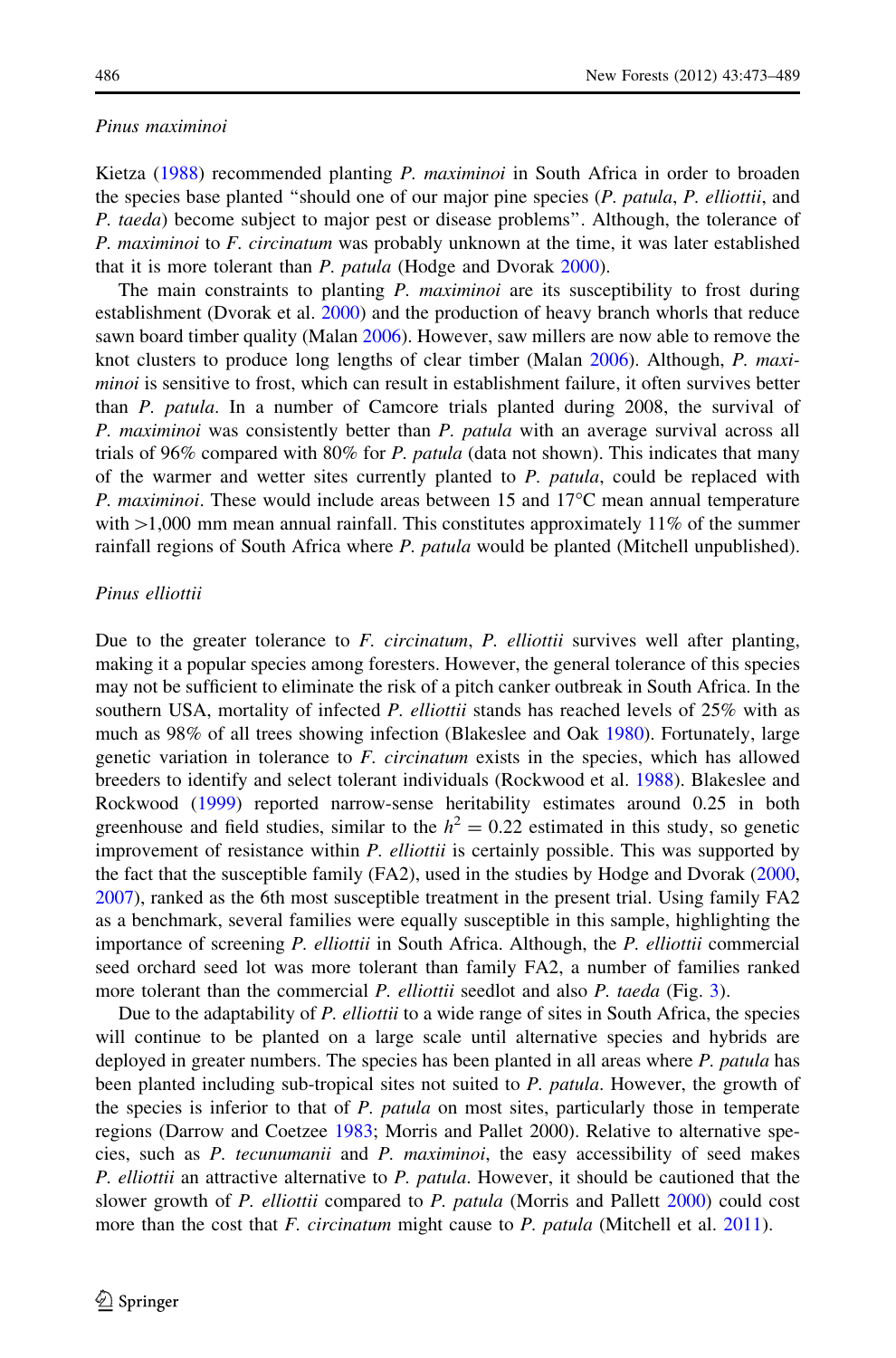#### Pinus pseudostrobus

Currently, few other species, suited to the cold regions of South Africa, grow as well as P. patula (Darrow and Coetzee [1983](#page-15-0); Coetzee [1985;](#page-15-0) Morris and Pallett [2000](#page-16-0)). The limited choice is particularly challenging for breeders as the majority of South Africa's afforested regions experience mild to severe frost in the winter months. Of all the Mexican and Central American pines suited to colder regions, P. pseudostrobus shows the greatest tolerance to  $F.$  circinatum (Hodge and Dvorak  $2000$ ).

Hodge and Dvorak [\(2000](#page-15-0)) found that P. pseudostrobus was moderately resistant to infection by  $F$ . *circinatum*, where it was more tolerant than  $P$ . *elliottii*, somewhat less tolerant than the high elevation variety of P. tecunumanii and significantly less tolerant than P. taeda. The P. pseudostrobus seed used in the present study came from selections in a commercial stand with good growth such as described by Coetzee ([1985\)](#page-15-0). Little is known regarding the origin of these selections, however, in this study most families ranked more tolerant than P. taeda. One possible explanation is related to seedling size at the time of inoculation. In the Hodge and Dvorak  $(2000)$  $(2000)$  study, the *P. pseudostrobus* seedlings were much smaller than most of the other species and the covariate adjustment for height may have not been sufficient to correct for this factor and to properly compare the tolerance of P. pseudostrobus. In contrast, in the present study, the P. pseudostrobus seedlings were of very similar height to the P. taeda, P. elliottii and P. patula controls.

## Conclusion

In this study, the subtropical species, P. tecunumanii (LE) and P. maximinoi, were highly tolerant to infection by  $F$ . *circinatum* with little meaningful family variation. This suggests that they could be deployed with little concern of infection by the pathogen. Due to their susceptibility to frost, these species will be limited to the warmest areas where P. patula is currently planted. The sub-tropical to warm temperate species, P. elliottii, was less tolerant than P. tecunumanii (LE) and P. maximinoi, and displayed sufficient family variation with strong heritability. This result suggests that  $P$ . elliottii families should be screened and selected for tolerance to  $F$ . *circinatum* prior to decisions being made for large scale deployment. This species is highly adaptable and probably the most suitable alternative to P. patula for planting on warm temperate sites. The warm to sub-temperate species P. tecunumanii (HE) was less tolerant to infection F. circinatum than P. elliottii and displayed very large family variation with extremely high heritability. This indicates that it should be screened for tolerance to  $F$ . *circinatum* prior to deployment. Disease screening will be especially important where *P. tecunumanii* is considered for hybridization with P. patula. In contrast, the cold temperate species, P. pseudostrobus, showed extreme tolerance to  $F$ . *circinatum* with little to no family variation. Through further breeding and selection for growth and other good characteristics, this species may become an alternative to P. patula on cold sites.

Overall results of this study have shown that there is good opportunity to develop alternative species to  $P$ . *patula* in areas where the pitch canker fungus limits the successful production of this species. The results are generally consistent with those from prior studies, field observations and prior studies where established trees have been used in inoculations (Roux et al. [2007](#page-16-0)). It is, however, important to recognise that this study was based on seedling evaluations, which clearly provide an indication of resistance to F. circinatum, but may not fully encompass the field situation. It is well-known that trees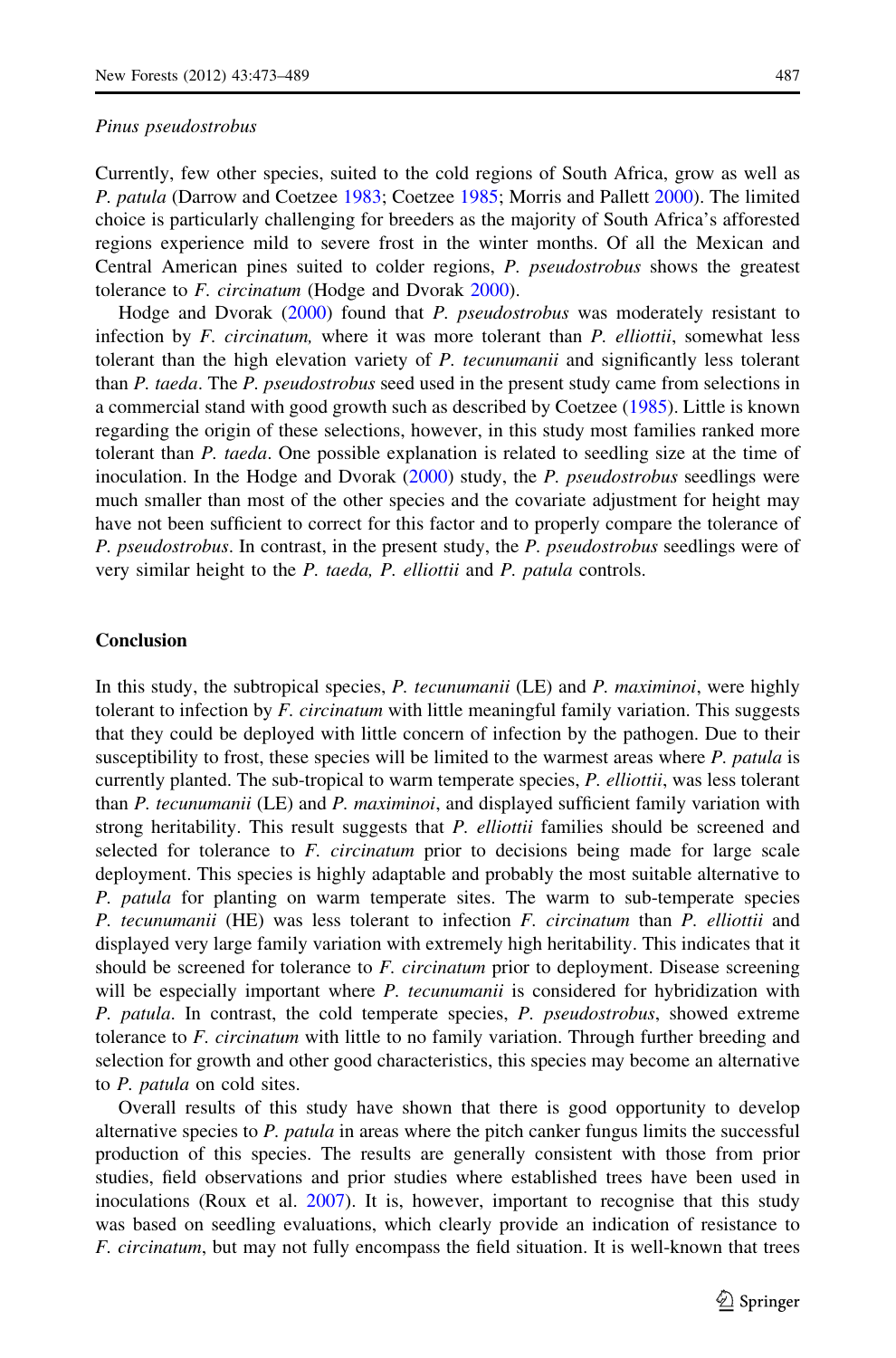<span id="page-15-0"></span>respond differently to infection by pathogens at different stages of development and field experiments extending the limits of this study need to be conducted.

Acknowledgments We thank Komatiland Forests for providing the seed and incurring the costs involved in raising and screening the plant material. We also acknowledge the assistance of Bernice Porter who cared for the plants and coordinated the screening activities at the University of Pretoria. Members of the Tree Protection Co-operative Programme (TPCP) and members of the Technology and Human Resources for Industry Programme (THRIP), an initiative of the Department of Trade and Industry (DTI), are thanked for financial support.

### References

Bethune JE, Hepting GH (1963) Pitch canker damage to south Florida slash pine. J For 61:517–522

- Blakeslee GM, Oak SW (1980) Significant mortality associated with pitch canker infection of slash pine in Florida. Plant Dis 63:1023–1025
- Blakeslee GM, Rockwood D (1999) Variation in resistance to pitch canker in slash and loblolly pines. Current and potential impacts of the pitch canker in radiata pine. In: Devey ME, Matheson AC, Gordon TR (eds) Proceedings of the IMPACT Montery workshop, Montery, pp 70–75
- Britz H, Coutinho TA, Wingfield BD, Marasas WFO, Wingfield MJ (2005) Diversity and differentiation in two populations of Gibberella circinata in South Africa. Plant Pathol 54:46–52
- Coetzee H (1985) Provenance research on Mexican pines. S Afr For J 135:68–73
- Coutinho TA, Steenkamp ET, Mongwaketsi K, Wilmot M, Wingfield MJ (2007) First outbreak of pitch canker in a South African pine plantation. Australas Plant Pathol 36:256–261
- Crous JW (2005) Post establishment survival of Pinus patula in Mpumalanga, 1 year after planting. S Afr For J 205:3–8
- Darrow K, Coetzee H (1983) Potentially valuable Mexican pines in the summer rainfall region of southern Africa. S Afr For J 124:23–35
- Department of Agriculture, Forestry, Fisheries (DAFF) (2008) Report on commercial timber resources and primary roundwood processing in South Africa 2006/7. Forestry Technical and Information Services, Pretoria
- Dieters MJ, White TL, Hodge GR (1995) Genetic parameter estimates for volume from full-sib tests of slash pine (Pinus elliottii). Can J For Res 25:1397–1408
- Dvorak WS, Kietzka JE, Donahue JK (1996) Three year survival and growth of provenances of Pinus greggii in the tropics and subtropics. For Ecol Manag 83:123–131
- Dvorak WS, Gutiérrez EA, Galpare WJ, Hodge GR, Ororio LF, Bester C, Kikuti P (2000) Pinus maximinoi. In: Dvorak WS (ed) Conservation and testing of tropical and subtropical forest tree species by the CAMCORE cooperative. College of Natural Resources, Raleigh, pp 107–127
- Dvorak WS, Hamrick JL, Furman BJ, Hodge GR, Jordan AP (2002) Conservation strategies for Pinus maximinoi based on provenance, RAPD and allozyme information. For Genet 9:263–274
- Dvorak WS, Potter KM, Hipkins VD, Hodge GR (2009) Genetic diversity and gene exchange in Pinus oocarpa: a Mesoamerican pine with resistance to the pitch canker fungus (Fusarium circinatum). Int J Plant Sci 170:609–626
- Dwinell LD, Phelps WR (1977) Pitch canker of slash pine in Florida. J For 75:488–489
- Gapare WJ, Hodge GR, Dvorak WS (2001) Genetic parameters and provenance variation of Pinus maximinoi in Brazil, Colombia, and South Africa. For Genet 8:159–170
- Guerra-Santos J (1999) Pitch canker in Monterey pine in Mexico. Current and potential impacts of the pitch canker in radata pine. In: Devey ME, Matheson AC, Gordon TR (eds) Proceedings of the IMPACT Montery workshop, Montery, pp 58–61
- Hodge GR, Dvorak WS (2000) Differential responses of Central American and Mexican pine species and Pinus radiata to infection by the pitch canker fungus. New For 19:241–258
- Hodge GR, Dvorak WS (2007) Variation in pitch canker resistance among provenances of Pinus patula and Pinus tecunumanii from Mexico to Central America. New For 33:193–206
- Isaza N (2008) Flower promotion in *Pinus maximinoi* and *Pinus tecunumanii* in a tropical environment and artificial screening of high-elevation P. tecunumanii for resistance to Fusarium circinatum. M.Sc. thesis, North Carolina State University, Raleigh
- Kietza JE (1988) Pinus maximinoi: a promising species in South Africa. S Afr For J 145:33–38